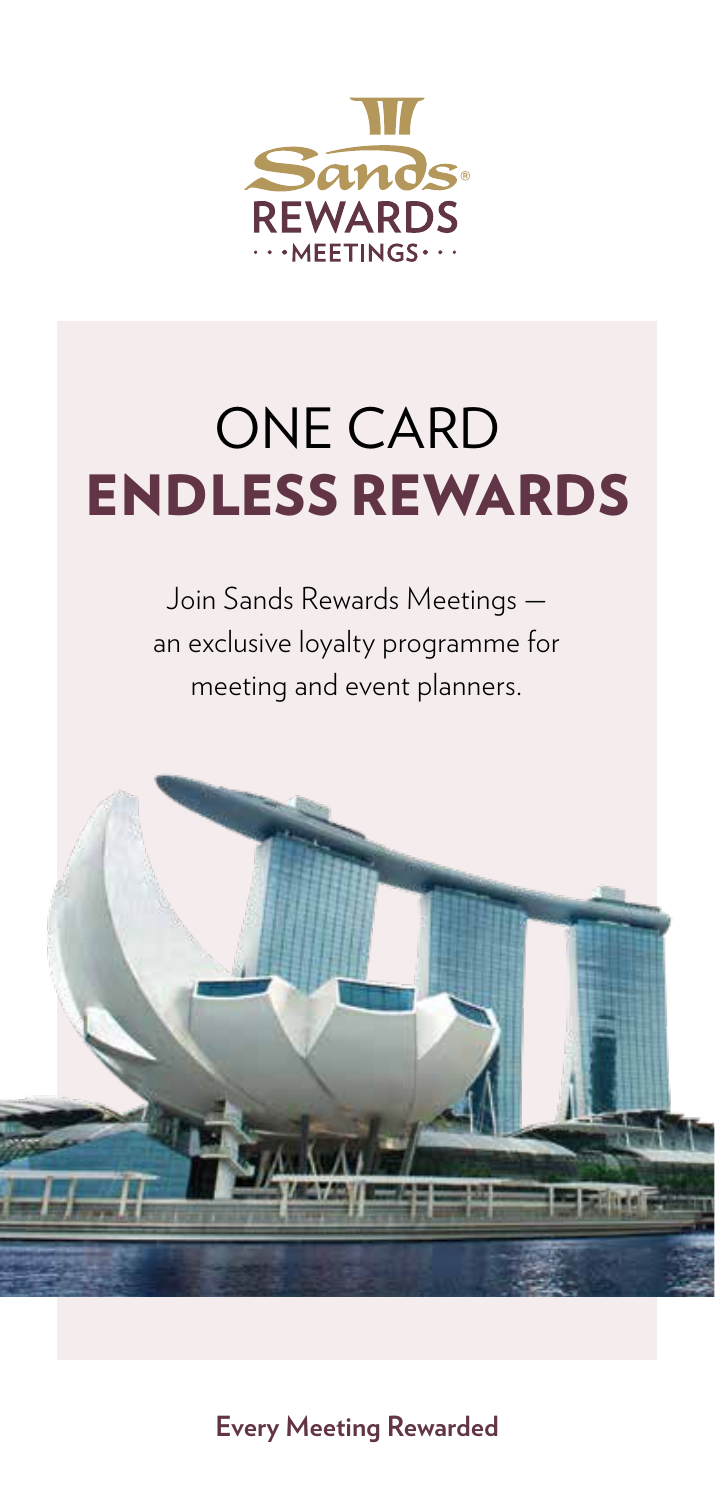# OPEN A WORLD OF BENEFITS & PRIVILEGES

Make the most of every meeting and event by enjoying the generous benefits and privileges, designed especially for our valued business partners.

Take full advantage of our wide array of offerings to impress, surprise and pamper your clients and delegates.



## **UNLIMITED** EARNINGS

### UP TO \$20,000 **REWARDS** FOR MEETINGS

## REDEEM EARNINGS AS **FUTURE EVENT CREDITS**

Find out more



SIGN UP FOR FREE TODAY

Call **+65 6688 3000** or email **Sales@MarinaBaySands.com**

Terms and Conditions apply.

**EXCLUSIVE PRIVILEGES** FOR PARKING, DINING & MORE

For more details, visit MarinaBaySands.com/SandsRewardsMeetings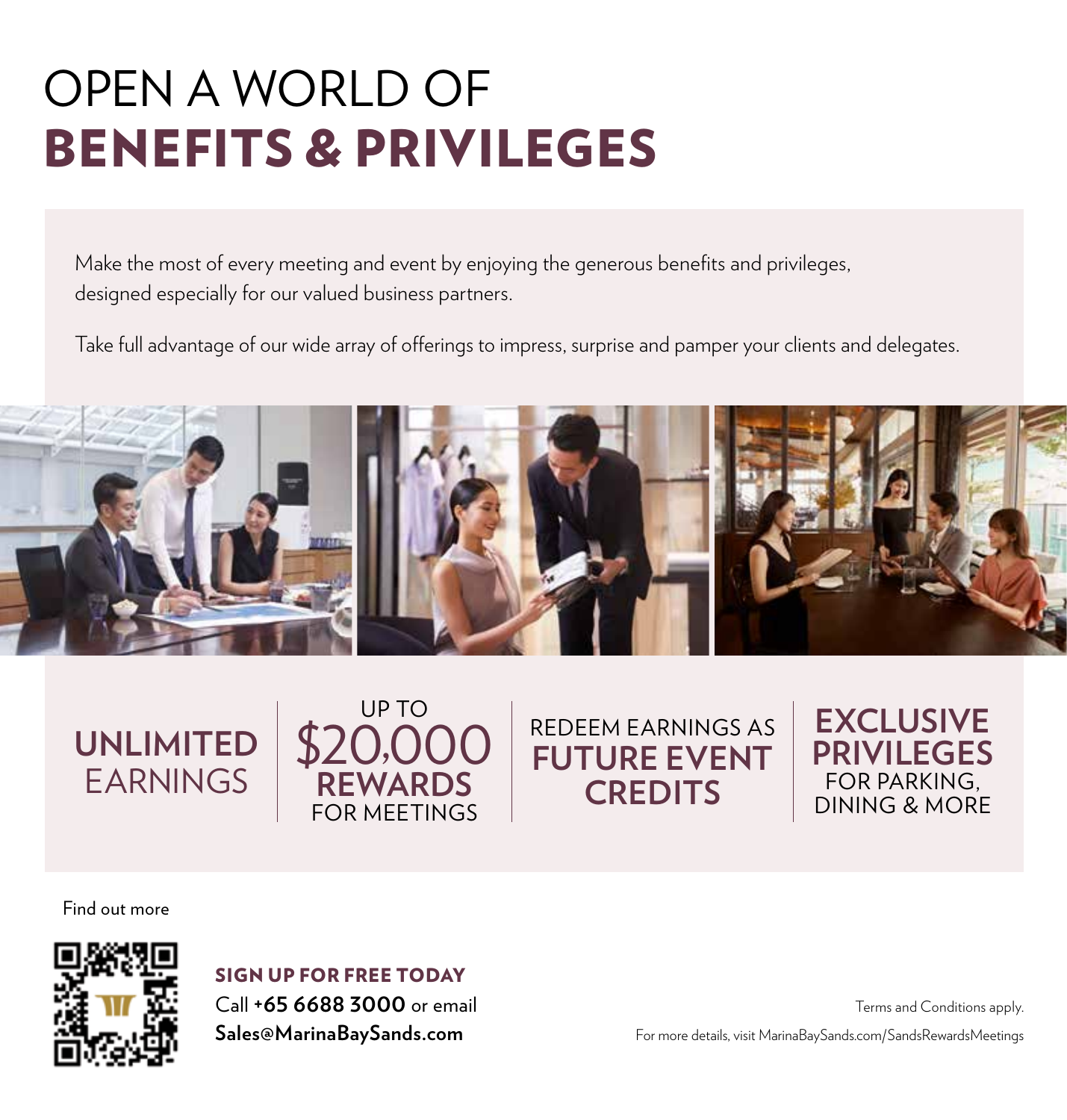## EVERY MEETING REWARDED

Earn rewards each time you book a meeting or event with us.



| <b>Annual Spend</b><br>on Meetings & Events | Annual Rewards*<br>in Destination Dollars | <b>Earnings</b><br>in % |
|---------------------------------------------|-------------------------------------------|-------------------------|
| Below \$250,000                             | \$200                                     |                         |
| \$250,000 - \$999,999                       | Up to \$9,999                             | 1.00%                   |
| \$1,000,000 and above                       | Up to \$20,000                            | 1.50%                   |

#### FUTURE MEETING CREDITS

Redeem the earnings when you book your next meeting with us.

### \$1 DESTINATION DOLLAR = S\$1

\*Rewards are earned in the form of Destination Dollars and will be awarded by the last day of every quarter (January, April, July and October). The Organisation may choose to have the Destination Dollars earned credited to one of its Accounts or both of its Accounts in the proportion specified by the Organisation.

## SHOP, DINE, PLAY & STAY

Earn up to 10% Destination Dollars and redeem them at over 200 Sands Rewards Outlets.\*

| Where to<br>Redeem                                               | <b>Administrative Fee</b><br>for Redemption | <b>Example</b>                                                                          |
|------------------------------------------------------------------|---------------------------------------------|-----------------------------------------------------------------------------------------|
| Marina Bay<br>Sands Outlets<br>and Food<br>& Beverage<br>Outlets | $0\%$                                       | Redeem \$100<br>worth of goods and<br>services with \$100<br><b>Destination Dollars</b> |
| Participating<br>Outlets                                         | 20%                                         | Redeem \$100<br>worth of goods and<br>services with \$120<br><b>Destination Dollars</b> |

### ALL-DAY PARKING

Redeem 24-hour parking (worth \$26) with \$4 Destination Dollars.

### OTHER EXCLUSIVE PRIVILEGES

Enjoy 30% off attractions and museum tickets, and 10% off at Banyan Tree Spa. For full list of benefits, visit **MarinaBaySands.com/SandsRewardsMeetings**

\*Exclude pre-contracted events in Food & Beverage outlets.



To earn and redeem rewards as individuals, join **Sands Rewards LifeStyle** and enjoy exclusive benefits and privileges. Sign up for FREE at SandsRewardsLifeStyle.com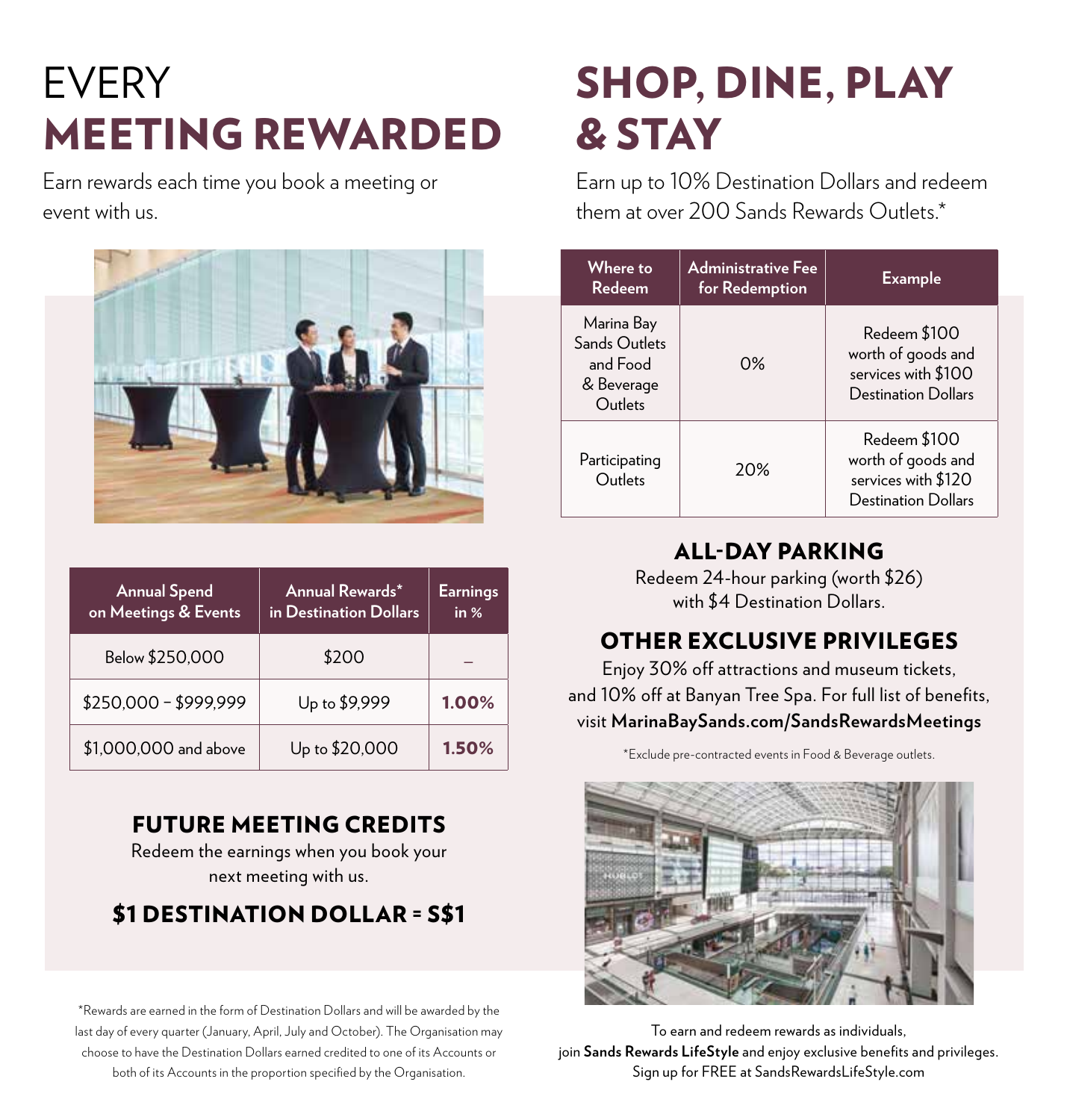#### **Sands Rewards Meetings Terms and Conditions**

- 1. Marina Bay Sands Pte Ltd's ("Marina Bay Sands") Sands Rewards Meetings Programme (the "Programme") is governed by the Terms and Conditions set out herein ("Terms and Conditions").
- 2. The submission of an application for membership to the Programme is deemed to be an acceptance of these Terms and Conditions. Membership and Members' entitlement to membership benefits and privileges of the Programme, including but not limited to the redemption of any benefits and privileges, is governed by these Terms and Conditions.

#### **Application For Membership**

- 3. Organisations which have booked meetings, selected meetings/groups of paid guest rooms or selected catering/banquet events held at Marina Bay Sands (the "Eligible Event") are eligible to join the Sands Rewards Meetings Programme.
- 4. Upon grant of the membership, the eligible Organisation may appoint up to 2 of its employees as its authorised representatives to act on its behalf in relation to matters relating to its membership (the "Administrator(s)"), which includes serving as administrators of the account(s) under the Sands Rewards Meetings Programme (the "Account(s)"). Each eligible Organisation shall be assigned one account per Administrator.
- 5. The Organisation in appointing the Administrator(s), authorises the Administrator(s) to deal with the Destination Dollars and the associated privileges and benefits and shall be bound by the actions of the Administrators as if it were carried out by the Organisation itself.
- 6. The Administrator(s) must not be: (i) employed by Marina Bay Sands; and/or (ii) below 18 years of age at the time of application.
- 7. Valid government-issued photo identification document (e.g. Singapore NRIC or passport) must be presented at the time of collection of membership card. For verification purposes, the Administrator(s) must produce such photo identification(s) or other identification documents that Marina Bay Sands may, in its absolute discretion, require.
- 8. Approval of application for membership and grant of the said membership shall be at the sole and absolute discretion of Marina Bay Sands.
- 9. Upon approval of an application by Marina Bay Sands, the Administrator(s) will each be issued with a membership number and a membership card with the Administrator's photo (hereinafter, the "Photo Membership Card"). Administrator(s) must be photographed by Marina Bay Sands for identity verification purposes and processing of the Photo Membership Card. Membership is only valid upon issuance of a Photo Membership Card. Marina Bay Sands may at its sole discretion withhold benefits and privileges from Administrator(s) who have not been issued with a Photo Membership Card. Photo Membership Cards are non-transferable and may only be used by the Administrator(s) to whom such cards were issued.
- 10. The Organisation is responsible for notifying Marina Bay Sands in writing immediately should there be any change of appointed Administrator(s) of the Account. In the event of the absence of such notification, any dispute, discrepancy or ambiguity arising thereof will be resolved based on the sole and exclusive discretion of Marina Bay Sands. Any account balance or status of the previous Administrator will be carried forward to the newly appointed Administrator as requested in the written notification, subject to approval from Marina Bay Sands. If written notification on any changes relating to the Administrator(s) is not provided to Marina Bay Sands forthwith, the Organisation's entire Account balance and status may be forfeited.

#### **Destination Dollars**

- 11. The Organisation shall be entitled to accrue Destination Dollars for each Eligible Event, subject to the following:
	- (i) For the Organisation to accrue Destination Dollars due from an Eligible Event, the Organisation must have a valid Administrator prior to the execution of the Contract for the Eligible Event.
	- (ii) Subsequent to joining the Programme, Marina Bay Sands shall award Destination Dollars to the Organisation for each Eligible Event held by the Organisation at Marina Bay Sands. Destination Dollars will be calculated and awarded by the last day of every quarter (January, April, July and October) for all Eligible Events which were held successfully in the previous quarter and for which the Organisation has made payment in full of all charges incurred in relation to the Eligible Event.
	- (iii) The Organisation may choose to have the Destination Dollars earned for an Eligible Event credited to one of its Accounts or both of its Accounts in the proportion specified by the Organisation. Where the Organisation does not notify Marina Bay Sands of its preferred apportionment of Destination Dollars prior to the earning of such rewards, the default Destination Dollars crediting scheme will apply where any Destination Dollars earned by the Organisation for an Eligible Event will be divided and credited equally into each of its Accounts.
	- (iv) There shall be no retroactive claim of Destination Dollars for Eligible Event(s) held at Marina Bay Sands prior to the Organisation joining of the Programme. Destination Dollars will not be retroactively credited for previously booked Eligible Event(s).
- 12. The Organisation shall be entitled to accrue Destination Dollars on purchases made by the Administrator(s) at eligible outlets located in non-gaming areas within the Marina Bay Sands Integrated Resort. Organisations accrue Destination Dollars based on the total amount of purchases where payment (excluding GST and service charge) is made by cash, NETS, Administrators' own credit card or debit card. Those portions of purchases made via other modes of payments such as redemptions of gift vouchers, Destination Dollars, etc. shall not be eligible for accrual of Destination Dollars.
- 13. The rates of accrual and redemption of Destination Dollars shall be determined at the sole and absolute discretion of Marina Bay Sands. Restrictions may apply.
- 14. Accrual of Destination Dollars is only available for selected shows at Sands Theatre and is unavailable at Sands Expo® and Convention Centre. Please refer to MarinaBaySands.com/Sands-Rewards-LifeStyle/Participating-Outlets.html for the full list of eligible outlets.
- 15. The accrual of Destination Dollars at Sands Rewards Outlets shall be subject to the following:
	- (i) Administrator(s) must present their Photo Membership Cards together with valid government-issued photo identification document prior to undertaking transactions at Sands Rewards Outlets. Destination Dollars will not be retroactively credited after completion of any transaction in the event that the Administrator(s) had failed to present his/ her Photo Membership Card prior to conducting the said transaction.
	- (ii) Destination Dollars accrued in respect of a transaction at Sands Rewards Outlets will be credited to the Account within 48 hours of the transaction. In the event of technical issues, the Account(s) balances will be updated when the system is available.
	- (iii) Destination Dollars accrued on a particular date will expire on a first-in, first-out basis after 12 months from the date of accrual if not used or redeemed.
	- (iv) Each Administrator may retain a maximum of \$100,000 Destination Dollars in his/her respective Account at any given point in time. Thereafter, accrual of Destination Dollars will cease and resume only when the Account balance falls below \$100,000 Destination Dollars.
	- (v) Destination Dollars are non-transferable. Destination Dollars accrued using an Administrator's Photo Membership Card by person(s) other than the Administrator named on that Photo Membership Card shall be forfeited.

16. Marina Bay Sands shall not be liable for inaccurate accrual of Destination Dollars as a result of technical malfunction, operator fault, Administrator misconduct or any circumstances beyond the reasonable control of Marina Bay Sands.

#### **Redemption of Destination Dollars**

- 17. The Organisation shall be eligible for benefits and privileges allocated to the Programme. In order to be eligible for the benefits and privileges on behalf of the Organisation, Administrator(s) must present their Photo Membership Cards together with valid government-issued photo identification document. Where required, each Administrator shall also provide his/her Personal Identification Number (PIN).
- 18. Administrator(s) shall be entitled to redeem on behalf of the Organisation the respective Destination Dollars earned for Eligible Event. Administrator(s) must inform their respective Sales representative of Marina Bay Sands on such redemption upon booking the next meeting with Marina Bay Sands.
- 19. Administrator(s) shall be entitled to redeem on behalf of the Organisation the respective Destination Dollars for goods and services at any eligible Sands Rewards Outlets, subject to the following:
	- (i) Administrator(s) must redeem the Destination Dollars in person. Administrator(s) will be required to present their Photo Membership Cards together with valid government-issued photo identification document prior to undertaking the redemption;
	- (ii) Destination Dollars have no cash value, are not exchangeable for cash, and cannot be used for payment of gratuity;
	- (iii) Marina Bay Sands reserves the right, in its sole and absolute discretion, to charge an administration fee (the mode of payment and quantum of which shall be determined by Marina Bay Sands) for redemption of Destination Dollars and/ or to amend the quantum of such administration fees at any time with prior notice to be given to Administrator(s).
	- (iv) Redemption of Destination Dollars is final. There will be no refund of Destination Dollars once a transaction is completed.
	- (v) Purchases involving any redemption of Destination Dollars (inclusive of split payments) at Sands Rewards Participating Outlets which also participate in the electronic Tourist Refund Scheme (eTRS) may be eligible for GST refund, subject to fulfilment of certain criteria imposed by the Inland Revenue Authority of Singapore.
- 20. Destination Dollars shall not be accrued; and Destination Dollars are not allowed for redemption for the following transactions:
	- (i) The payment of gratuities, the purchase of goods that are classified as tobacco products, top-up cards, gift cards, gift certificates and/or shopping vouchers.
	- (ii) The purchase of goods or services using top-up cards, gift cards, gift certificates and/or shopping vouchers.
	- (iii) The purchase of goods or services at Sands Expo® and Convention Centre.
	- (iv) The purchase of pure gold or platinum items.
- (v) Hotel bookings made via online travel agencies or any other third party, selected hotel discounted rates and/or vouchers. 21. The accrual and redemption of Destination Dollars and eligibility of Membership benefits and privileges shall be at the sole
- and absolute discretion of Marina Bay Sands. Restrictions may apply.

#### **General**

- 22. The Organisation shall be responsible for updating Marina Bay Sands immediately of any change in personal details. The Organisation shall consent to the use of the personal details provided to Marina Bay Sands for such purposes as Marina Bay Sands deems reasonably necessary to the administration and management of memberships and the Programmes.
- 23. Administrator(s) shall be responsible for the safekeeping of their Photo Membership Cards and non-disclosure of their Personal Identification Number (PIN) to any other person(s).
- 24. Marina Bay Sands will replace lost or stolen Photo Membership Cards up to a maximum of 2 times without charge. Subject to these Terms and Conditions, an administrative fee of \$10 will be levied for the issue of the third replacement card onwards. The Photo Membership Card is the property of Marina Bay Sands and must be returned unconditionally and immediately upon demand.
	- (i) If the Photo Membership Card is lost or stolen, Administrator(s) must report this loss immediately to temporarily deactivate the account in person or by phone to Sales Representative (6688 3000). A replacement card will be issued to the Administrator(s) upon presentation of valid government-issued photo identification document. Marina Bay Sands is not responsible and will not be held liable for any transactions made while the card is lost or stolen. The decision of Marina Bay Sands management is absolute and final in the event of any dispute.
	- (ii) Enquiries concerning an Organisation account must be undertaken by the Administrator(s) personally.
- 25. Marina Bay Sands reserves the right, in its sole and absolute discretion, to terminate a membership (with all Destination Dollars forfeited) without prior notice, including where an Administrator:
	- (i) Replaces his/her Photo Membership Card more than 6 times within a consecutive period of 6 months;
	- (ii) Is subject to an Exclusion Order issued by the National Council on Problem Gambling of Singapore or is excluded by Marina Bay Sands from any part of the Marina Bay Sands premises;
	- (iii) Accrues or redeems or otherwise uses the membership benefits and privileges in a manner as Marina Bay Sands in its sole and absolute discretion determines to be improper;
	- (iv) Breaches any of these Terms and Conditions.
- 26. Marina Bay Sands reserves the right, in its sole and absolute discretion, to amend, delete, modify or vary any of the provisions of these Terms and Conditions and/or the features, benefits and privileges of the Programmes without prior notice.
- 27. Marina Bay Sands reserves the right, in its sole and absolute discretion, to (i) make adjustments to any benefits provided to an Administrator and/or the Organisation, including but not limited to Destination Dollars balances; (ii) pursue recovery of any benefits provided to an Administrator and/or Organisation where an Administrator and/or Organisation accrues or redeems or otherwise uses the membership benefits and privileges in a manner as Marina Bay Sands, in its sole and absolute discretion, determines to be improper and/or an abuse of or in contravention of these Terms and Conditions.
- 28. Marina Bay Sands shall not be liable for, and Organisation shall indemnify and hold Marina Bay Sands harmless against any and all claims, loss and damage, cost and expense in respect of, arising from and/or in relation to:
	- (i) Organisation's and/or Administrator(s)' failure to update personal information; and/or
	- (ii) Organisation's and/or Administrator(s)' loss of Photo Membership Card and/or PIN; and/or
	- (iii) The administration and management of the Programmes and memberships by Marina Bay Sands including the inaccurate accrual and/or issuance of Destination Dollars and the redemption of membership benefits and privileges.
	- (iv) Misuse/unauthorised use by the Administrator(s) of the Destination Dollars or the benefits and privileges.
- 29. In the event of dispute, the decision(s) of Marina Bay Sands shall be final and conclusive.
- 30. The provisions of these Terms and Conditions shall be governed by the Law of the Republic of Singapore.